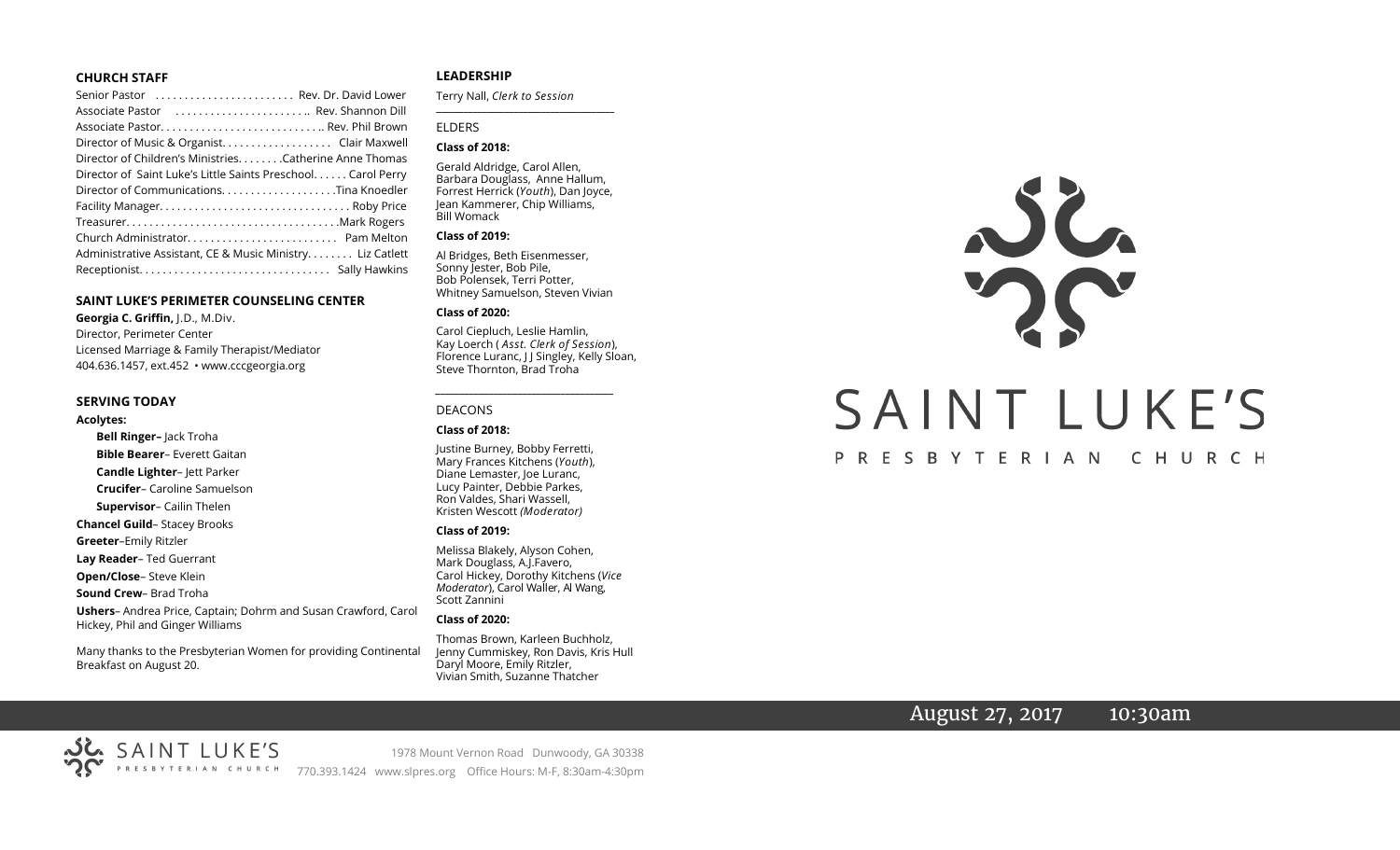

1978 Mount Vernon Road • Dunwoody, Georgia 30338 770.393.1424 • www.slpres.org

#### **August 27, 2017**  Ordinary Time

### **Liturgical Color:** Green

*Green is used for all of the other time periods (called Ordinary Time) not marked by a specific festival or season.*

*The flowers today are given to the glory of God and dedicated to the loving memory of Shirley Smallwood by her family.* 

# **SUNDAY SCHEDULE**

8:30am Chapel Communion Service 9:30am Sunday School 10:30am Sanctuary Worship Service *Nursery available at all services and Sunday School.* 

# MISSION

Responding to God's call and empowered by the Holy Spirit, we invite all to join us in knowing, serving, and sharing Jesus Christ here and around the world.

VISION

To be a beacon of faith, hope, and love– every member an active disciple in Christ's ministry.

**WELCOME, GUESTS!**  We are delighted you are worshipping with us.

**DURING** the Welcome, please print the requested information on the Friendship Pad and pass the Friendship Pad down the pew.

**AFTER** the worship service, please join us outside the Sanctuary where our Pastors or a church officer will be available to answer questions and provide you with a loaf of freshly -baked bread.

**FOR MORE** information about our programs, ministries or membership, please contact one of our Pastors at 770.393.1424, or visit our website: slpres.org.

# **THAT ALL MAY WORSHIP**

**ASSISTIVE** A hearing loop is accessible പ് by switching hearing aids to T-coil. Also,  $\frac{1}{\sqrt{1}}$ large print hymnals and back cushions are available. Please contact an usher for further assistance.

**CHILDREN** are a precious part of our church family, and we welcome them in worship. Worship buckets and activity packets are available on the back ledges of the sanctuary for preschool and elementary ages. Each week, children are invited to walk up for an age-appropriate message during "Tell Us Our Story." After that time, they may remain in worship, or go to child care (PreK and younger).

# **CARE FOR A REAL SCOTTISH HERITAGE**

**EXPERIENCE?**— We are currently planning to host a trip to Scotland next spring from April 29 to May 7, 2018. We are looking for roughly 25 people to join us as we explore this exciting country and our Presbyterian roots (our tour guide is an ordained minister in the Church of Scotland!). Please contact Phil Brown to add your name to the list and/or if you have any questions about the trip: philbrown@slpres.org.

### **GREEN TEAM NEEDS YOU! ELECTRONICS**

**RECYCLE EVENT**— Volunteers will be needed to assist with the City of Dunwoody Electronics Recycle Event on September 17. Two time shifts are available, but of course, you can step up for both shifts: 11:30am-2pm and 1:30pm-4pm. Please email Ron Davis with your availability. DaviRW@hotmail.com.

# **MARRIAGE ENRICHMENT GROUP (MEG)** —

The Marriage Enrichment Group starts meeting again on Sunday, September 10, 5-6:30pm in the Finch Room #203. We meet once a month on a Sunday evening. There is childcare provided. Our goal is to enrich our marriages by intentionally spending time together as a couple, away from the many distractions of our busy lives. If you want more information or just want to come see what the group is all about, please call either Kimey or Mark Reed. (Kimey 404.441.8614 or Mark 404.441.7410)

**TAVERN TALKS** — David Lower would like to invite the men of Saint Luke's to join him on Monday, September 18 at the Dunwoody Tavern for "Tavern Talks." This fall we will plan to gather guys together on the third Monday of each month for fun, food, beverages, Monday Night Football, and conversation about life and spirituality. The first gathering will prioritize relaxed conversation and football, but

also demonstrate "Tavern Talking" by addressing the topic "Respecting Differences: How can people who think about faith differently respect each other well?" Consider bringing a friend with you to be filled with good things! The Dunwoody Tavern address is 5488 Chamblee Dunwoody Road.

## **SAINT LUKE'S UPCOMING EVENTS**

- Thursday, August 31 Saint Luke's Little Saints Sneak-A-Peak, 10:30-11:30am
- Tuesday, September 5 Saint Luke's Little Saints First Day of School
- Sunday, September 10 Tartan Trot Sponsor Kickoff
- Sunday, September 17 Electronics Recycling Event
- Wednesday, September 20 FEAST Begins
- Sunday, September 24 Saint Luke's Little Saints 20th Anniversary
- Weeks of October 15 and October 22 Family Promise
- Sunday, October 22 Bluegrass Mass Concert

Saint Luke's Little Saints Preschool & Kindergarten

A Gift for 20 Years! Sunday, September 24

Please join us during worship as we celebrate 20 years of providing an excellent early childhood education for our church families and community friends!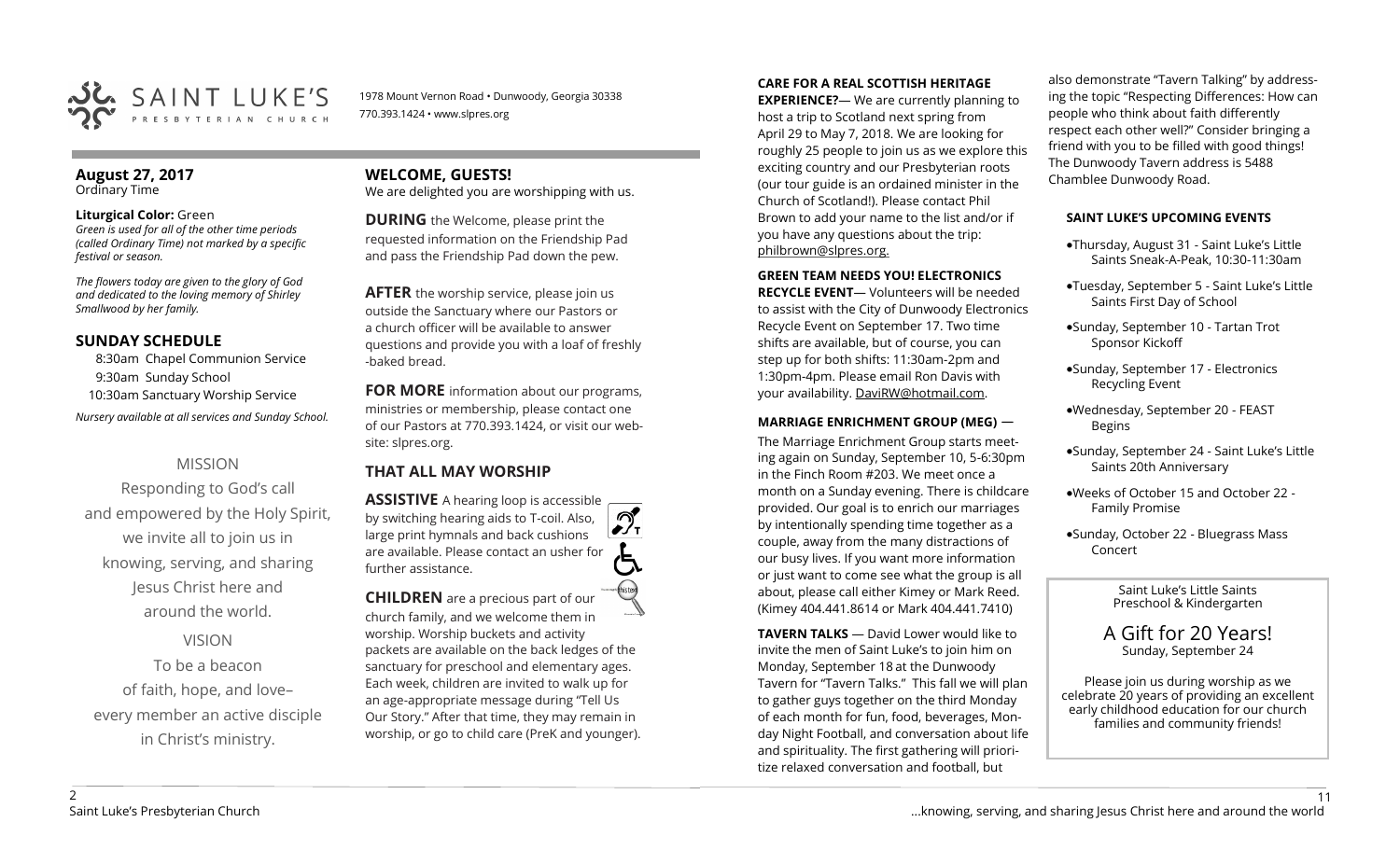# MUSIC MINISTRY

**Clair Maxwell clairmaxwell@slpres.org / 770.393.1424 ext. 227** 

# **CHERUB CHOIR DIRECTOR**

We are looking for an energetic individual with a love of music to lead our Cherub Choir on Wednesday nights from 5:15 to 5:45pm as part of our FEAST program beginning in the fall. This group is comprised of our children 4 years of age through Kindergarten and sings twice a year in worship as well as periodically with the Westminster elementary-age choir. If you or someone you know would be a good fit for this opportunity, please contact Clair Maxwell.

\_\_\_\_\_\_\_\_\_\_\_\_\_\_\_\_\_\_\_\_\_\_\_\_\_\_\_\_\_\_\_\_\_\_\_\_\_\_\_\_\_\_\_\_\_\_\_\_\_\_\_\_\_\_\_\_\_\_\_\_\_\_\_\_\_\_\_\_\_\_\_\_\_\_\_\_\_\_\_\_\_\_\_\_\_\_\_\_\_\_\_\_\_\_\_\_\_\_\_\_

## **ASSISTANT ORGANISTS NEEDED**

Announcing a new opportunity to experience more about music and worship at Saint Luke's. Spend a Sunday worship service of your choice on the bench with Clair as he leads worship and learn firsthand all that happens "behind the scenes" at church. Sign up by contacting the church office, talk to Clair or online at the following: https:tinyurl.com/AsstOrganistNeeded.

## **UPCOMING EVENTS**

September 20– Westminster and Cherub Choirs begin ( also beginning of FEAST) October 22 – Bluegrass Mass concert with Choral Guild and bluegrass band – 4:00pm December 10 – Toys for Tots concert with brass – 4:00pm December 17 – Lessons and Carols service - 10:30am

# YOUTH MINISTRY

**Phil Brown philbrown@slpres.org / 770.393.1424 ext. 238** 

## **WE HAVE A NEW SEMINARY INTERN!**

Erin Rugh will join us this Sunday morning for her first Sunday at Saint Luke's. We are so excited for her to get going at Saint Luke's. She starts classes at Columbia Seminary in the next few weeks. Please give her a warm welcome.

 $\_$  ,  $\_$  ,  $\_$  ,  $\_$  ,  $\_$  ,  $\_$  ,  $\_$  ,  $\_$  ,  $\_$  ,  $\_$  ,  $\_$  ,  $\_$  ,  $\_$  ,  $\_$  ,  $\_$  ,  $\_$  ,  $\_$  ,  $\_$  ,  $\_$  ,  $\_$  ,  $\_$  ,  $\_$  ,  $\_$  ,  $\_$  ,  $\_$  ,  $\_$  ,  $\_$  ,  $\_$  ,  $\_$  ,  $\_$  ,  $\_$  ,  $\_$  ,  $\_$  ,  $\_$  ,  $\_$  ,  $\_$  ,  $\_$  ,

# **HERE'S WHAT'S COMING UP IN YOUTH MINISTRY**

August 27: Kickoff Pancake Breakfast in the Great Hall. Sunday school and church. High School Kick-off at Top Golf right after the 10:30am worship service. Bring \$10 and extra money for lunch.

September 10: Youth group starts back. Middle School Youth, 5-6:30pm at the church. Parents Meeting, 6-6:40pm at the church.

# **In Preparation for Worship**

"Let us therefore no longer pass judgment on one another, but resolve instead never to put a stumbling-block or hindrance in the way of another." *- Romans 14:13* 

## **Gathering Prayer**

**Chiming of the Hour**

**Prelude** Cortège *Dale Wood*

# **Welcome and Announcements**

*If you are new to Saint Luke's today, welcome, we are so glad you are here! We have a gift of fresh bread we would love to give to you as a token of our gratitude. Please introduce yourself after worship to receive your welcome gift.*

*After every worship service at Saint Luke's, there is a Stephen Minister in the Prayer Room (across the hall from the Chapel) available to hear your concerns or joys and help you offer a prayer to God. You are invited to receive this ministry of listening and prayer.*

*Please take the time now to fill out the Friendship Pads situated at the end of each pew. Write down your names and pass the pad down the pew, so that you may greet your pew neighbors by name and that we may know you are here.*

*This morning we welcome Brenda Turner as a soprano section leader in the Chancel Choir. Brenda Marie Turner is a classically trained soprano who has served as a soloist with various opera and theater companies, symphonies, and churches for the last 18 years. She's thrilled to join the ministry at Saint Luke's and looks forward to participating in collective worship with this church family.* 

## **Call to Worship\*** Based on Romans 1

- Leader: We are called to belong to Jesus Christ.
- **People: He is the One whom God promised to send, who died and rose for us.**
- Leader: In Him we know we are beloved creatures of God, called to be saints.
- **People: Grace and peace to all as we celebrate mercy and freedom, and seek to glorify God!**

**Hymn #821\*** How Can I Keep From Singing? HOW CAN I KEEP FROM SINGING

# **Call to Confession\***

Leader: The Lord be with you. **People: And also with you.** Leader: Let us pray.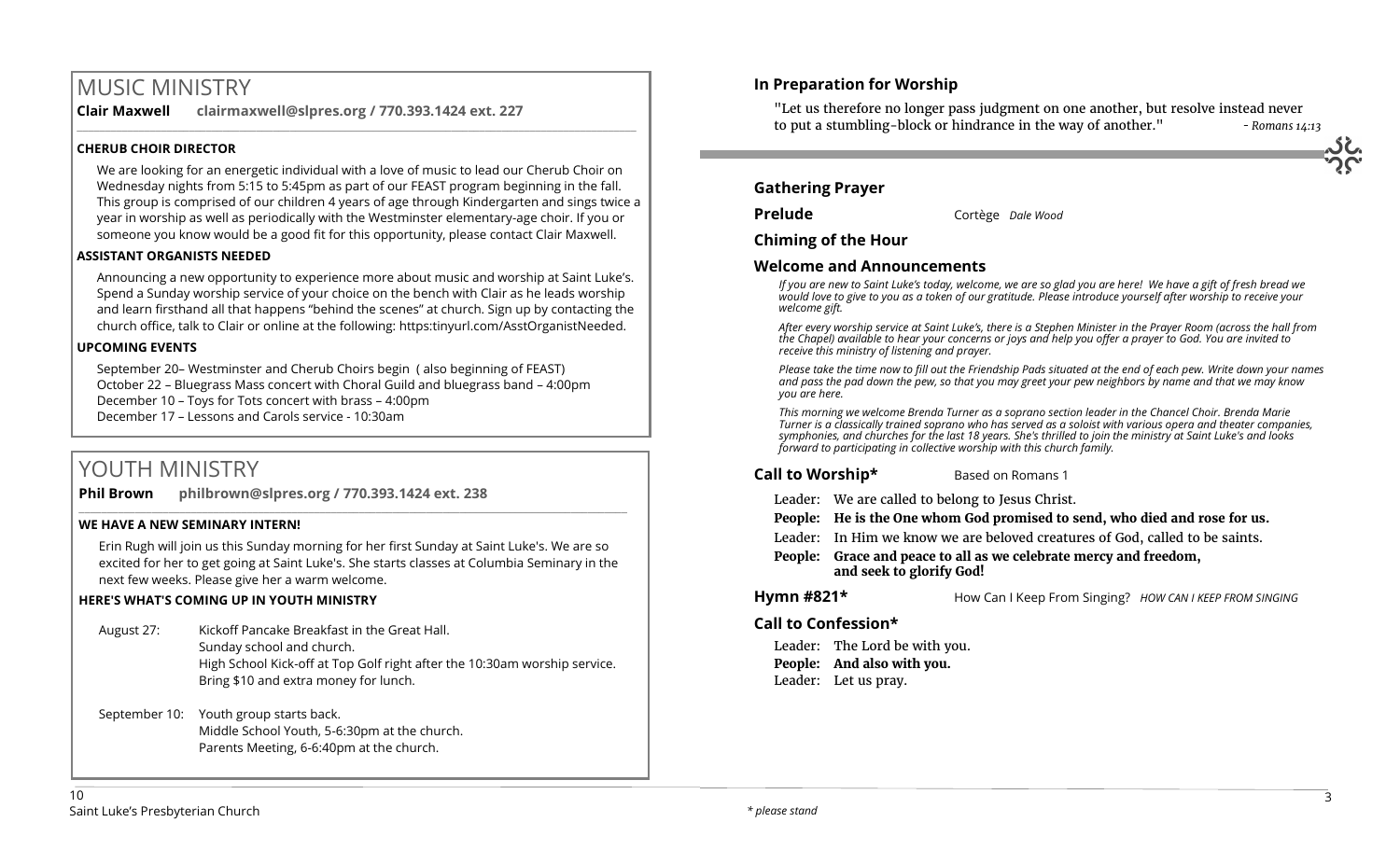## **Prayer of Confession\***

**Gracious and Loving God, You have lived for us, yet we struggle to live for you. You have forgiven us, yet we struggle to forgive others. You have loved us, yet we struggle to love ourselves and one another. Help us to live for you, help us to forgive, and help us to love as you have shown us to do in Christ. Hear now our silent prayers of confession…**(*Silence is kept for personal confession)* 

Leader: Lord, in Your mercy, **People: Hear our prayer. Amen.**

## **Assurance of Forgiveness\***

**Song of Praise\*** Glory Be to the Father GLORIA PATRI

**Glory be to the Father, and to the Son, and to the Holy Ghost; as it was in the beginning, is now, and ever shall be, world without end. Amen, amen.**

## **Passing of the Peace of Christ\***

Leader: May the peace of Christ be with you. **People: And also with you.**

## **Prayer for Illumination Ted Guerrant Prayer for Illumination**

**Scripture Lesson** Romans 14:1-13, page 152-153 of the New Testament

Leader: The Word of the Lord. **People: Thanks be to God.**

## **Tell Us Our Story Shannon Dill Contract Contract Contract Contract Contract Contract Contract Contract Contract Contract Contract Contract Contract Contract Contract Contract Contract Contract Contract Contract Contra**

*Faithful Friends is taking a "summer break" and will resume in September. We invite this age group (K-2 nd) to remain in worship and enjoy the activities in our worship buckets; however, all children are welcome in our childcare rooms.*

# S P L A S H ! CHILDREN'S MINISTRIES

**Catherine Anne Thomas cathomas@slpres.org / 770.393.1424 ext. 228** 

#### **UPCOMING EVENTS**

**Sunday, September 3** – Movie Morning! Children in PreK and Kindergarten will enjoy "Mischief Sunday" in Room 121; kids in Grades 1 – 5 will love "Clive and Ian's Wonder Blimp of Knowledge"!

**\_\_\_\_\_\_\_\_\_\_\_\_\_\_\_\_\_\_\_\_\_\_\_\_\_\_\_\_\_\_\_\_\_\_\_\_\_\_\_\_\_\_\_\_\_\_\_\_\_\_\_\_\_\_\_\_\_\_\_\_\_\_\_\_\_\_\_\_\_\_\_\_\_\_\_\_\_\_\_\_\_\_\_\_\_\_\_\_\_\_\_\_\_\_\_\_\_\_\_\_\_\_\_\_\_\_\_** 

**Sunday, September 10** – First morning of Sunday School fun for children, 9:30am to 10:15am Get ready for some fun changes!

**Wednesday, September 20** – First Night of Feast! Children's Choirs begin rehearsals, delicious family dinners are back, and engaging new classes debut for all ages!

### **CHILDREN'S MINISTRIES NEEDS YOU!**

Saint Luke's is ready to roll out a brand-new semester of fun and engaging classes for our children! We've kept some old favorites – but we're also bringing in some exciting new learning opportunities. Since our ministry with children is a church-wide partnership, we depend completely upon adult volunteers to immerse our children in the Christian faith through learning, relationships, and experiences. We have spots open for Sunday morning and Wednesday evenings during FEAST. Please see Catherine Ann Thomas for full details and prayerfully consider a commitment to Children's Ministries. You can reach Catherine Anne Thomas via email at cathomas@slpres.org.

# ADULT MINISTRY

**Shannon Dill shannondill@slpres.org / 770.393.1424 ext. 229** 

### **ADULT SUNDAY SCHOOL**

Will convene on September 10 with a group meeting in the chapel at 9:30am to discuss the fall line-up. Individual classes will begin on September 17.

#### **FRIDAY MORNING MEN'S BIBLE STUDY**

Fellowship and Bible study every Friday from 6:40-8am in the Parlor with Dan Joyce.

 $\_$  ,  $\_$  ,  $\_$  ,  $\_$  ,  $\_$  ,  $\_$  ,  $\_$  ,  $\_$  ,  $\_$  ,  $\_$  ,  $\_$  ,  $\_$  ,  $\_$  ,  $\_$  ,  $\_$  ,  $\_$  ,  $\_$  ,  $\_$  ,  $\_$ 

#### **BIBLE STUDY: "WAYFARERS"**

Come join David, Shannon or Phil as this week's preacher leads a study of the scripture for the upcoming Sunday's worship. Meet on Wednesdays at 10am in the church library.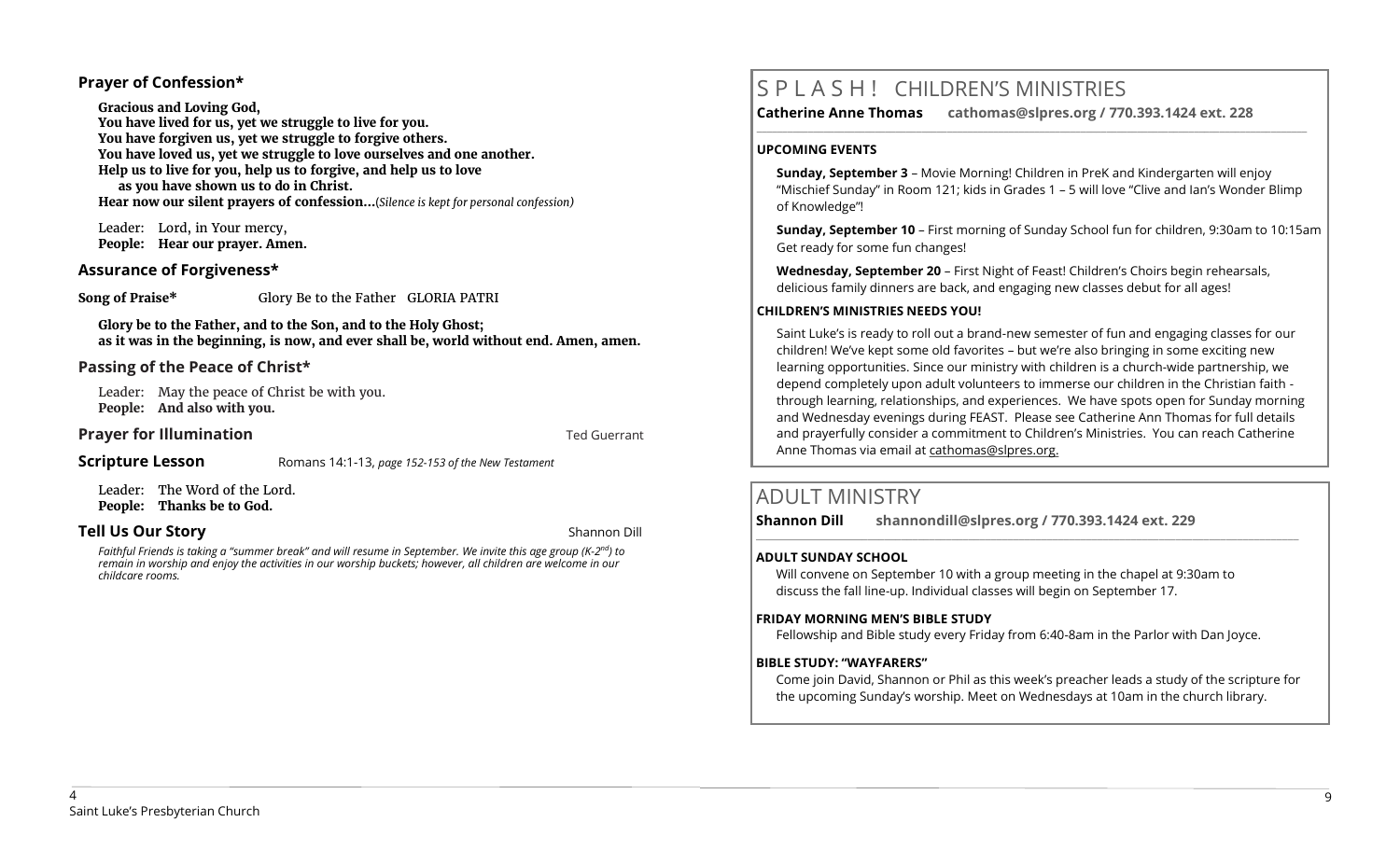## **CELEBRATING CLAIR MAXWELL'S 10 YEAR ANNIVERSARY AT SAINT LUKE'S**

# **You obviously enjoy working at Saint Luke's or you wouldn't have stayed for 10 years. What do you like best about your job?**

The short answer is the great people! The leadership and congregation of Saint Luke's has afforded me the opportunity to expand the music program in a multitude of ways. Atlanta has become my home in more ways than one, but having a place where I can be encouraged and inspired to make great music is invaluable and rewarding.

# **What's your favorite program or aspect of Saint Luke's ministry? How have you contributed to making it a success during your time here?**

Obviously, my focus has been on music, and am very grateful for the importance placed on it especially as an integral part of worship. Music can stir the soul in unique and powerful ways that enhance the worship experience for everyone. We have involved more youth both in singing and with instruments and hosted numerous outside musicians and programs through the Celebrate the Arts program. In conjunction with the Choral Guild of Atlanta, the Chancel Choir has performed several concerts and community events, and we now have a full bell choir. Not to mention the perennial favorite…Chastain at Saint Luke's. Also, I really enjoy and am enlivened by our outside mission work. I've been fortunate enough to participate in a number of those including trips to Mexico, Montreat, Massanetta, and Thornwell.

# **How have things changed around the church in the last ten years?**

I guess it goes without saying that things have changed a lot. However, despite lots of turnover in leadership we have continued to stay focused on our vision and working to live out our mission. Worship has always been a priority and frequent topic of conversation (as it should be!), and music exists primarily to support our worship life as a congregation. Our services have changed from year to year, and we now have new hymnals, which continues to give the congregation a new voice and ways to express their worship. The rebuilding of the sanctuary organ console, the installation of the chapel organ, and the new donation of the sanctuary piano have further supported our service music.

# **What would you like to see us do in the future with respect to music at Saint Luke's?**

I see us continuing to expand the options for people to participate in the music life of the church. Such things might include a part-time accompanist and/or Cherub Choir director, a chamber ensemble, an expanded church orchestra, or perhaps a summer music camp for kids at Saint Luke's or elsewhere. In addition, I'd like to see us partner more with other area churches on special music programs or services.

# **Anything else?**

8

Yes. I just want to express my gratitude to everyone for being so supportive of me personally, my family specifically, and music in general. The work environment is extremely collaborative, friendly, and fulfilling, which makes my time here a joy!

**Anthem**God of Grace and God of Glory *Paul T. Langston* Chancel Choir

God of grace and God of glory, on thy people pour thy power; crown thine ancient church's story, bring its bud to glorious flower. Grant us wisdom, grant us courage, for the facing of this hour.

Lo! the hosts of evil round us scorn thy Christ, assail his ways! Fears and doubts too long have bound us free our hearts to work and praise. Grant us wisdom, grant us courage, for the living of these days.

Set our feet on lofty places; Gird our lives that they may be Armored with all Christlike graces in the fight to set us free. Grant us wisdom, grant us courage, that we fail not us nor thee. Amen. *(Harry Emerson Fosdick)* 

| Sermon                                                                                                                                                                                                                                                                                                                                                                                                                                                                                                                                                                                                                                                                                                                                 | "Passing On Judgment"              | David Lower |
|----------------------------------------------------------------------------------------------------------------------------------------------------------------------------------------------------------------------------------------------------------------------------------------------------------------------------------------------------------------------------------------------------------------------------------------------------------------------------------------------------------------------------------------------------------------------------------------------------------------------------------------------------------------------------------------------------------------------------------------|------------------------------------|-------------|
| Hymn #822*<br>First verse solo<br>Remaining verses- All                                                                                                                                                                                                                                                                                                                                                                                                                                                                                                                                                                                                                                                                                | When We Are Living SOMOS DEL SENOR |             |
| Affirmation of Faith*<br>Apostles' Creed<br>I believe in God, the Father Almighty,<br>Maker of heaven and earth,<br>and in Jesus Christ, His only Son, our Lord;<br>who was conceived by the Holy Ghost,<br>born of the Virgin Mary,<br>suffered under Pontius Pilate;<br>was crucified, dead, and buried;<br>He descended into hell;<br>the third day He rose again from the dead;<br>He ascended into heaven,<br>and sitteth on the right hand<br>of God the Father Almighty;<br>from thence He shall come to judge the quick and the dead.<br>I believe in the Holy Ghost;<br>the holy catholic Church;<br>the communion of saints;<br>the forgiveness of sins;<br>the resurrection of the body;<br>and the life everlasting. Amen. |                                    |             |